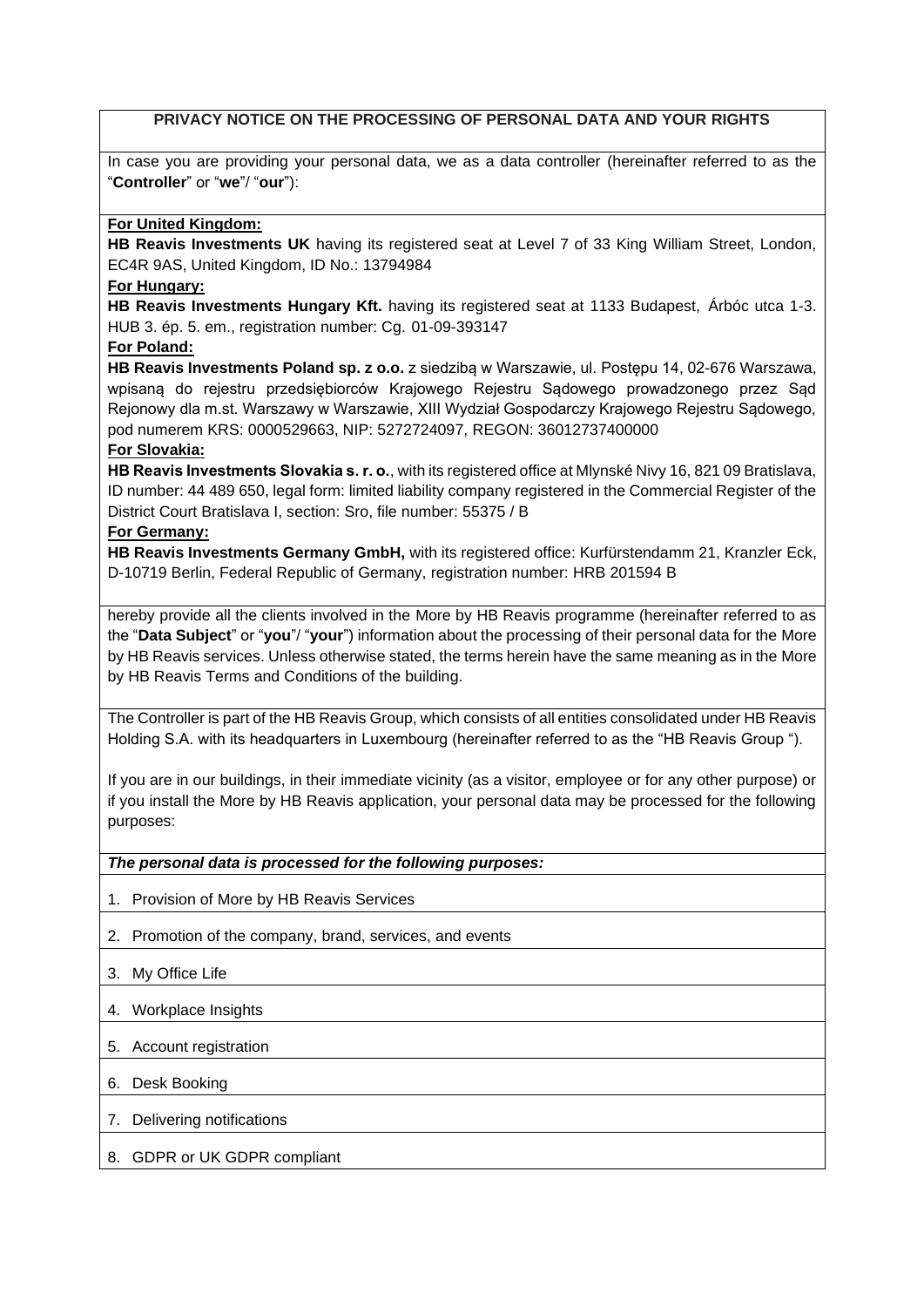*Further specification of each purpose please find below:*

## **1. Provision of More by HB Reavis Services**

**What are our purposes for the processing of your personal data?**

The personal data we process from you is used to provide the More by HB Reavis Services and protect and enforce the rights and interests of the Controller resulting from our relationship. This purpose includes the following processing activities:

#### • effective communication relating to the provision of the More by HB Reavis Services

• ensuring the investigation of your complaint or claim

• ensuring the proper performance of the More by HB Reavis Services

• fulfilling our obligations and exercising our rights under any agreements concluded between you and the Controller, including billing and collection contracts

• providing notification of the status of the More by HB Reavis Services, including information material from suppliers of individual services

- obtaining feedback
- reporting changes in connection with the More by HB Reavis Services

• verifying your identity

## • providing admission to event activities

• your personal data is processed for the purpose of ensuring your attendance at the event.

We will send e-mails and SMS messages to the Data Subjects during the provision of the More by HB Reavis Services. The Controller will send these emails and SMS messages and such emails or SMS messages may be of an informational or advertising nature. These activities are not considered to be spam by the Controller. Disagreement with sending these e-mails may be communicated by you electronically by using our Helpdesk

To learn more about how we process personal data when providing services using the More by HB Reavis application (e.g., contactless door opening), please see our FAQ section. Please click on the question mark on the top right bar in the application.

#### **What is our legal basis for the processing of your personal data?**

We process your personal data based on the performance of the agreement or based on your request to take measures before concluding the contract in accordance with Art. 6 (1) (b) GDPR or UK GDPR. In case the personal data is not provided, we will not be able to conclude an agreement with you and provide you with the More by HB Reavis Services.

## **What kind of personal data do we process?**

We process personal data in the extent necessary to provide More by HB Reavis Services, and this to the maximal following scope: name, surname, title, address, e-mail address, telephone number, details of your employer and information necessary to properly provide a particular sub-service within the More by HB Reavis Services.

# **How long do we store your personal data?**

We keep your personal data until the termination of the agreement we have entered with you, or until the end of the limitation period under applicable legislation.

# **2. Promotion of our company, brand, services, and events**

# **What are our purposes and legitimate interest for the processing of your personal data?**

We may process your personal data by taking photographs (which may include you) and audio-visual recordings, which are used for the purpose and legitimate interests of promotion of our events and services; and to help us improve our brand and goodwill by publishing the photographs and audiovisual recordings on our social media profiles such as YouTube, LinkedIn, Facebook, Twitter, and Instagram and via other channels such as our websites.

**What is our legal basis for the processing of your personal data?**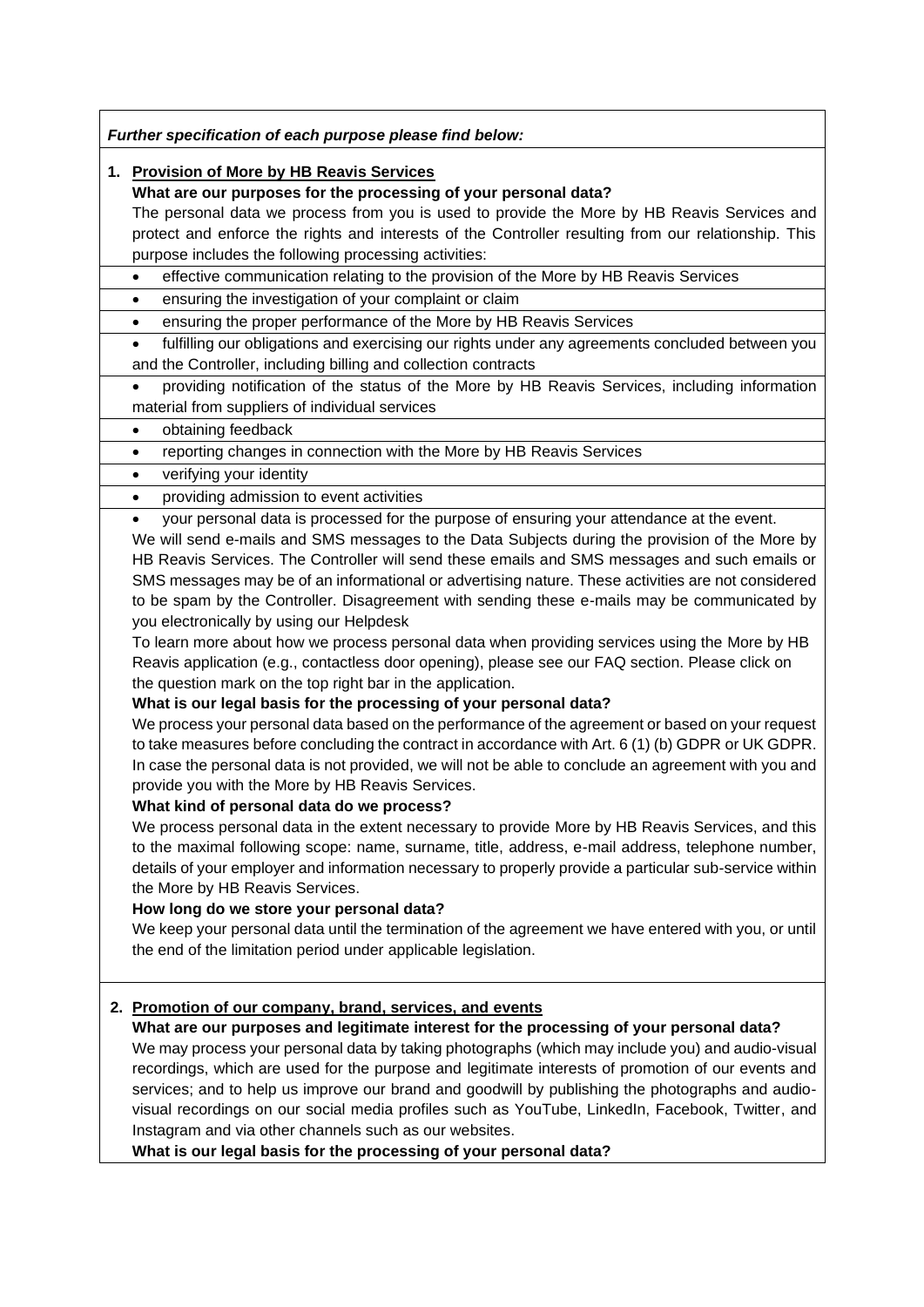We process your personal data based on the legitimate interests under Article 6 (1) (f) of GDPR or UK GDPR.

**What kind of personal data do we process?** Photograph or/and audio-visual image of yourself

**How long do we store your personal data?**

We may store your personal data until HB Reavis Group cease to be a corporate entity.

# **3. My Office Life**

# **What are our purposes for the processing of your personal data?**

The purpose of the personal data processing, to which the consent is granted by the Data Subject, is to ensure delivery of My Office Life functionalities within the More by HB Reavis application, such as information on Data Subjects network within his/her employer, on focus time, activity in the office (enumeration not exhaustive), to help the Data Subject work more efficiently, have information to drive the Data Subjects role within the employer and maintain a healthy work-life balance (using the application does not guarantee improvements in efficiency, performance of role or work-life balance, merely provides the Data Subject with a tool and information basis at a glance, on which he/she can decide to act).

# **What is our legal basis for the processing of your personal data?**

The legal basis for the processing of personal data is **free consent** of the Data Subject under Article 6 (1) (a) of GDPR or UK GDPR. **Granting consent is voluntary**, so if the Data Subject is not interested in processing the personal data mentioned, he/she does not have to give the consent. **What kind of personal data do we process?**

- If the Data Subject grants this consent, the Controller can process the following data:
- indoor positioning data (positioning tag ID, timestamp, indoor position);
- ✓ pseudonymised ID;
- $\checkmark$  department;
- ✓ entry card ID;
- ✓ e-mail metadata from Microsoft 365;
- $\checkmark$  calendar metadata from Microsoft 365.

# **How long do we store your personal data?**

The personal data of the Data Subject are processed by the Controller for the earlier of the: (a) the duration of the validity of this consent or (b) duration of employment at the Data Subject's current employer.

If retention of data is not necessary to achieve the purpose of the processing (e.g. data retention to provide historical context/data to the Data Subject), the Controller shall not retain this data and shall delete it after the purpose has been fulfilled.

The personal data of the Data Subject may be processed by the Controller for a longer period than mentioned above only if it is anonymised, necessary to comply with statutory obligations of the Controller or if it results from a public authority decision.

# **4. Workplace Insights**

# **What are our purposes for the processing of your personal data?**

The purpose of the personal data processing, to which the consent is granted by the Data Subject, is to ensure delivery of Workplace Insights functionalities within the More by HB Reavis application, such as (including but not limited to) information on ideal space, density alerts, achievements, environmental screen, and notifications, to help the Data Subject take full advantage of the workspace. Moreover, to help the Data Subject to get information on the workspace and submit their views with respect to the workplace setup, temperature and booking (using the application does not guarantee optimal use of workspace, merely provides the Data Subject with a tool and information basis at a glance, on which he/she can decide to act).

**What is our legal basis for the processing of your personal data?**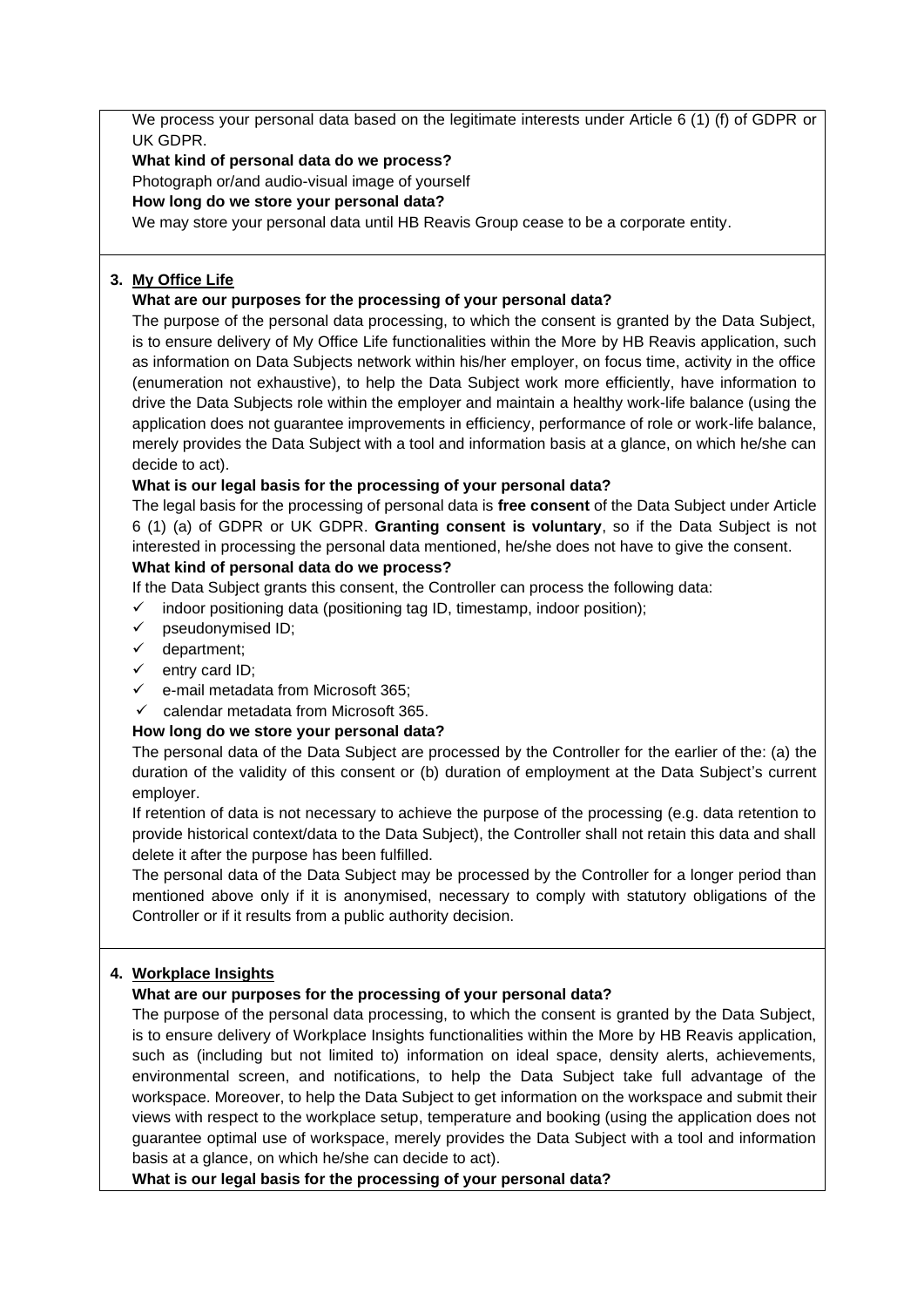The legal basis for the processing of personal data is **free consent** of the Data Subject under Article 6 (1) (a) of GDPR or UK GDPR. **Granting consent is voluntary**, so if the Data Subject is not interested in processing the personal data mentioned, he/she does not have to give the consent. **What kind of personal data do we process?**

If the Data Subject grants this consent, the Controller can process the following data:

- indoor positioning data (positioning tag ID, timestamp, indoor position);
- pseudonymised ID;
- ✓ department;
- $\checkmark$  entry card ID;
- e-mail metadata from Microsoft 365:
- $\checkmark$  calendar metadata from Microsoft 365.

# **How long do we store your personal data?**

The personal data of the Data Subject is processed by the Controller for the earlier of the: (a) duration of the validity of this consent or (b) duration of employment at the Data Subjects current employer. If retention of data is not necessary to achieve the purpose of the processing (e.g., data retention to provide historical context/data to the Data Subject), the Controller shall not retain this data and shall delete it after the purpose has been fulfilled.

The personal data of the Data Subject may be processed by the Controller for a longer period than mentioned above only if it is anonymised, necessary to comply with statutory obligations of the Controller or if it results from a public authority decision.

## **5. Account registration**

## **What are our purposes for the processing of your personal data?**

The Controller must process (directly or by means of third parties - processors) the information obtained from the Data Subject, via registration of an account in the More by HB Reavis, otherwise it will not be able to deliver the More by HB Reavis functionality. For avoidance of any doubt, the Data Subject is free to not register an account, but in such case the application functionality will not be able to be delivered by the Controller. The personal data will be used solely to administer the More by HB Reavis application including its basic functionalities and Data Subjects account.

#### **What is our legal basis for the processing of your personal data?**

Legal basis for processing of your personal data in connection with the More by HB Reavis is performance of a contract concluded by the Data Subject and the Controller to deliver basic More by HB Reavis application functionality under Article 6 (1) (b) of GDPR or UK GDPR.

#### **What kind of personal data do we process?**

When registering an account in the More by HB Reavis application:

- 1. If the Data Subject registers an account manually, data regarding the Data Subject's e-mail address and password will be obtained.
- 2. If the Data Subject registers an account through Microsoft single sign-on method enabled by his/her employer, the following data will be received from the single sign-on functionality (out of the control of the Controller and subject to rules determined by controller of the single sign-on functionality):
	- $\checkmark$  e-mail address:
	- $\checkmark$  name and surname;
	- $\checkmark$  Microsoft 365 ID (assigned by Microsoft);
	- $\checkmark$  proxy e-mail addresses assigned to the Data Subject;
	- $\checkmark$  Data Subjects department from Azure Active Directory;
	- $\checkmark$  ID, name and surname of Data Subjects manager from Azure Active Directory;
	- $\checkmark$  indoor positioning tag ID (however no position data will be collected to provide More by HB Reavis functionality).

#### **How long do we store your personal data?**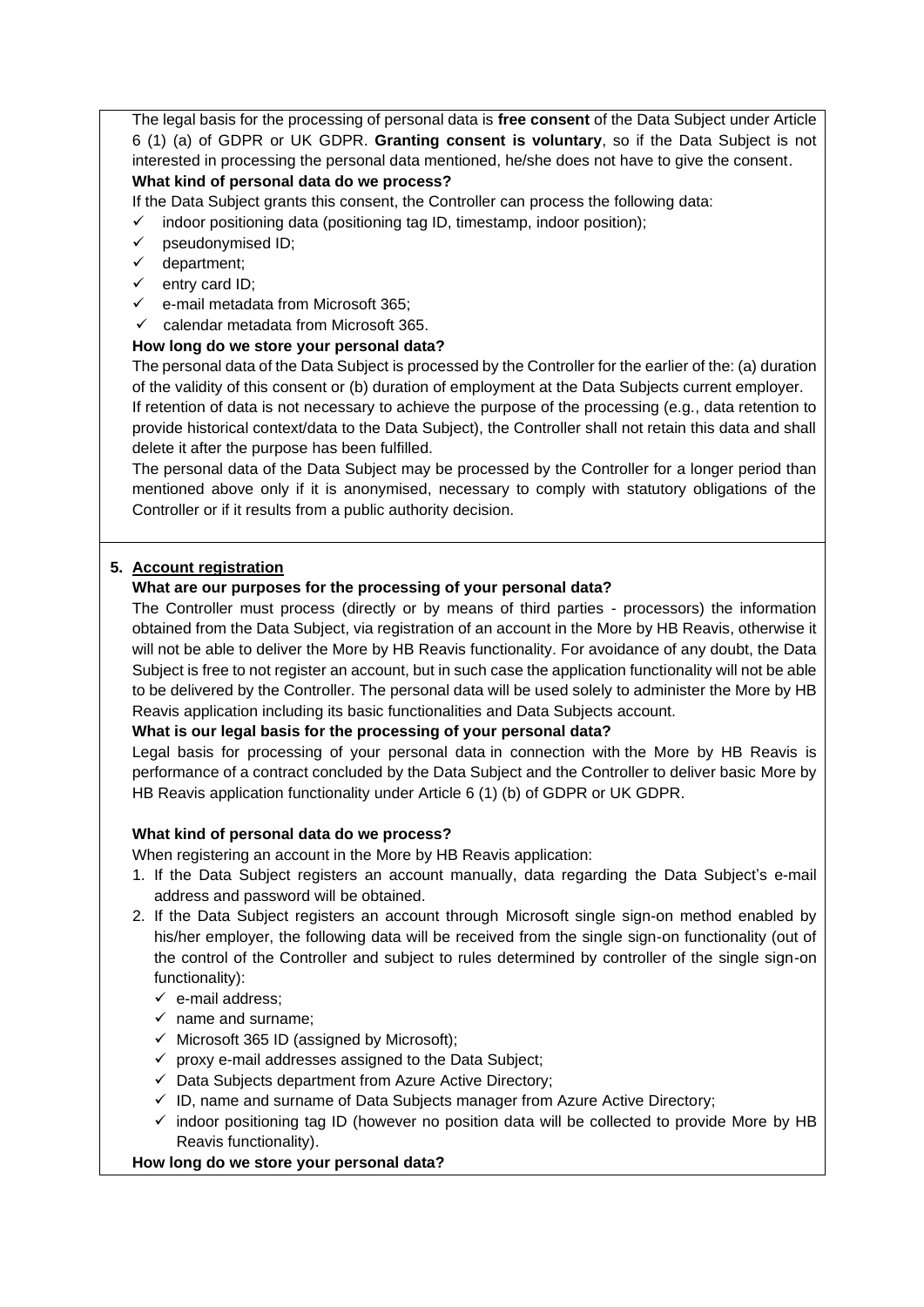The personal data of the Data Subject is processed by the Controller only for the duration of More by HB Reavis account registration. If the account remains inactive for longer than 2 years, the account will be deactivated, and associated Data Subjects data will be permanently deleted.

## **6. Desk Booking**

### **What are our purposes for the processing of your personal data?**

The purpose of processing the personal data is to deliver the desk booking functionality to the Data Subject, where applicable.

### **What is our legal basis for the processing of your personal data?**

Legal basis for processing of the Data subject's personal data in connection with More by HB Reavis application is performance of a contract concluded by the Data Subject and the Controller to deliver the More by HB Reavis application functionality under Article 6 (1) (b) of GDPR or UK GDPR.

## **What kind of personal data do we process?**

If the Data Subject will use the desk booking services data to book a desk, the Data Subject's e-mail address, name and surname will be processed.

## **How long do we store your personal data?**

We keep the Data Subject's personal data for one (1) month. After this period, we anonymized the personal data.

# **7. Delivering notifications**

## **What are our purposes for the processing of your personal data?**

The purpose of delivering notifications to the Data Subject (based on the choice of the Data Subject) is to keep him/her updated on the latest developments of the More by HB Reavis application and deliver news relevant to the Data Subject.

## **What is our legal basis for the processing of your personal data?**

Legal basis for processing of the Data subject's personal data in connection with More by HB Reavis application is performance of a contract concluded by the Data Subject and the Controller to deliver the More by HB Reavis application functionality under Article 6 (1) (b) of GDPR or UK GDPR.

#### **What kind of personal data do we process?**

If the Data Subject allows notifications, a unique More by HB Reavis identifier will be created and processed for the Data Subject.

#### **How long do we store your personal data?**

We keep the Data subject's personal data until the termination of the agreement between the Controller and the Data Subject, or until the end of the limitation period under generally applicable legislation.

#### 8. **GDPR or UK GDPR compliant**

# **What are our purposes for the processing of your personal data?**

We strive to protect your privacy as much as possible and therefore we process your personal data in compliance with GDPR and all other relevant laws. However, if you disagree with the way we handle your personal data, you can exercise your rights via our Data Protection Officer.

#### **What is our legal basis for the processing of your personal data?**

Your personal data is processed while handling your compliant in accordance with Article 6 (1) (c) GDPR or UK GDPR, i.e., the processing is necessary for compliance with a legal obligation to which our company is subject.

#### **What kind of personal data do we process?**

Personal data provided by you when submitting the complaint (such as name, surname, e-mail, phone number etc.).

#### **How long do we store your personal data?**

We store your personal data for the period of time strictly necessary to deal with the complaint.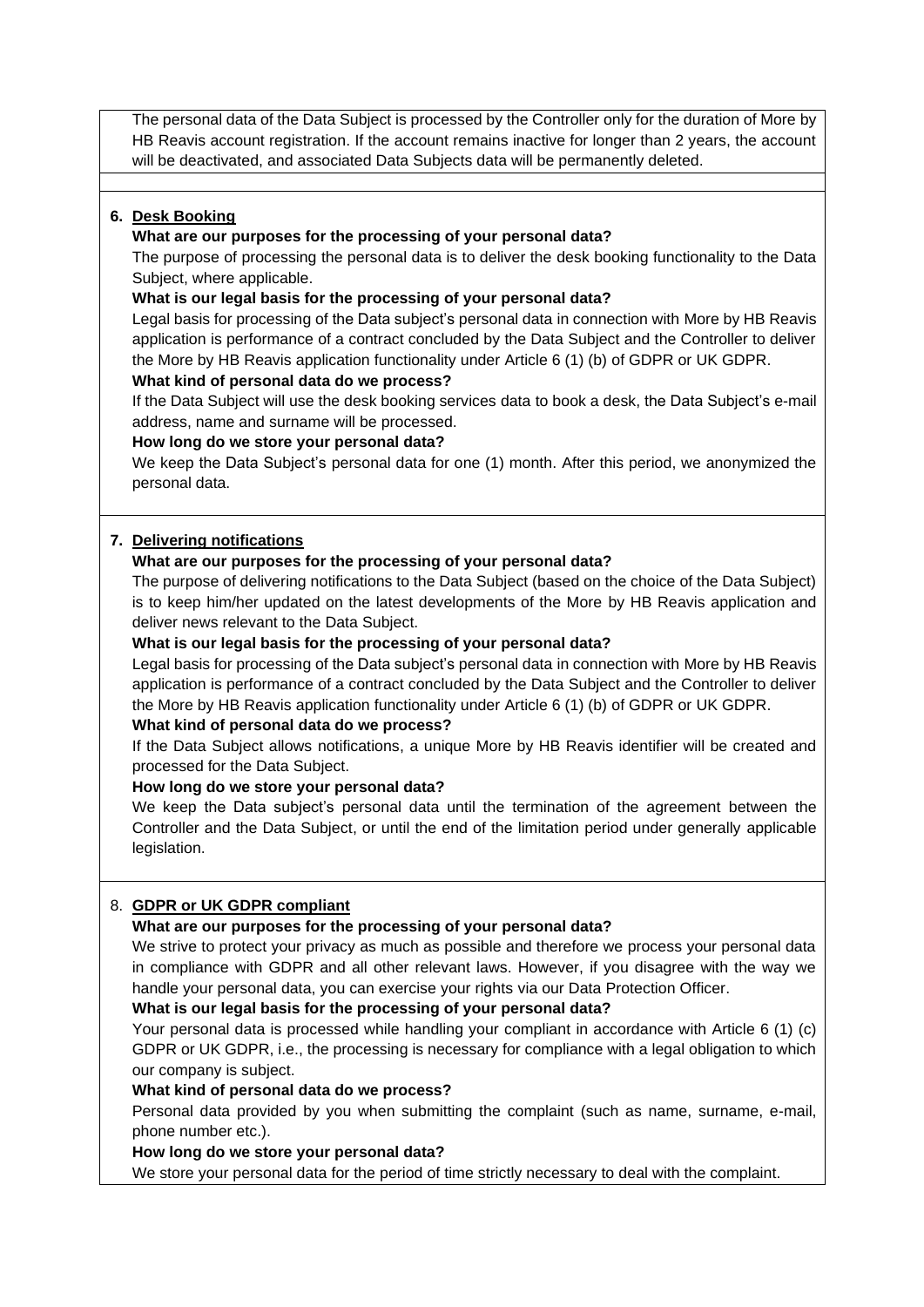#### **General provision to retention period**

Once we no longer need your personal data for the purposes for which we processed it, we will delete your personal data or archive it for the period of time specified by law or the archiving plan.

#### **With whom do we share your personal data?**

We may also share your personal data with companies within the HB Reavis Group. We may also be obliged to disclose your personal data to state authorities and public authorities, (courts and law enforcement authorities i.e. (police and prosecutor), and only to the extent necessary as required by applicable and effective law to exercise their power. Based on multiple agreements with third parties acting as our intermediaries, joint controllers, or sole controllers, we provide your personal data to these companies and to the following extent:

## **For Hungary**

- **HB Reavis Hungary Kft.** having its registered seat at 1133 Budapest, Árbóc utca 1-3. HUB 3. ép. 5. em, ID No.: 01-09-876641, legal form: limited liability company, for the purpose of ensuring the provision of the More by HB Reavis (receiving client assignments and ensuring their execution via external suppliers).
- **Darvas Laundry Kft.** Having its registered seat at 1171 Budapest, Strázsahegy u. 22., identification number: 01- 09-943403, legal form: limited liability company, for the purpose of providing the More by HB Reavis service (ensuring orders by the customer and their execution through external suppliers).
- **Aranykerék Kft.** having its registered seat at 1113 Budapest, Ábel Jenő utca 22. 1. em. 4., identification number: 01-09-997899, legal form: limited liability company, for the purpose of providing the More by HB Reavis service (ensuring orders by the customer and their execution through external suppliers).
- **Anno Gold Kft** . having its registered seat at: 1138 Budapest, Váci út 134 / a, identification number: 01-09-883701, legal form: limited liability company, for the purpose of providing the More by HB Reavis service (ensuring orders by the client and their execution through external suppliers).
- **Kresz Tibor János** Individual Contractor, having its registered seat at: 7626 Pécs, Alsóhavi utca 21. Legal form: sole proprietor, for the purpose of providing the More by HB Reavis service (ensuring orders by the client and their execution through external suppliers).

# **For Slovakia:**

**ISTROCENTRUM s.r.o.,** having its registered seat at Mlynské Nivy 16, 821 09 Bratislava – mestská časť Staré Mesto, IČO: 31 396 224, legal form: joint- stock company, for the purpose of ensuring the provision of the More by HB Reavis.

#### **In every country:**

**HID Global Corporation**, 611 Center Ridge Dr, Austin, Texas 78753, United State of America – as separate controller ensuring the HID Mobile access card services.

**HB Reavis Investments Slovakia s. r. o.**, with its registered office at Mlynské Nivy 16, 821 09 Bratislava, ID number: 44 489 650, legal form: limited liability company registered in the Commercial Register of the District Court Bratislava I, section: Sro, file number: 55375 / B as provider of the More by HB Reavis sublicences

**Symbiosy s. r. o.,** with its registered office at Mlynské Nivy 16, 821 09 Bratislava, ID number: 52 218 546, legal form: limited liability company registered in the Commercial Register of the District Court Bratislava I, section: Sro, file number: 134990/B, as provider of the More by HB Reavis licences

In addition to the companies listed above, we use the following categories of intermediaries: data centres, IT service providers, concierge service providers, companies providing waiter/ waitress services, hosting,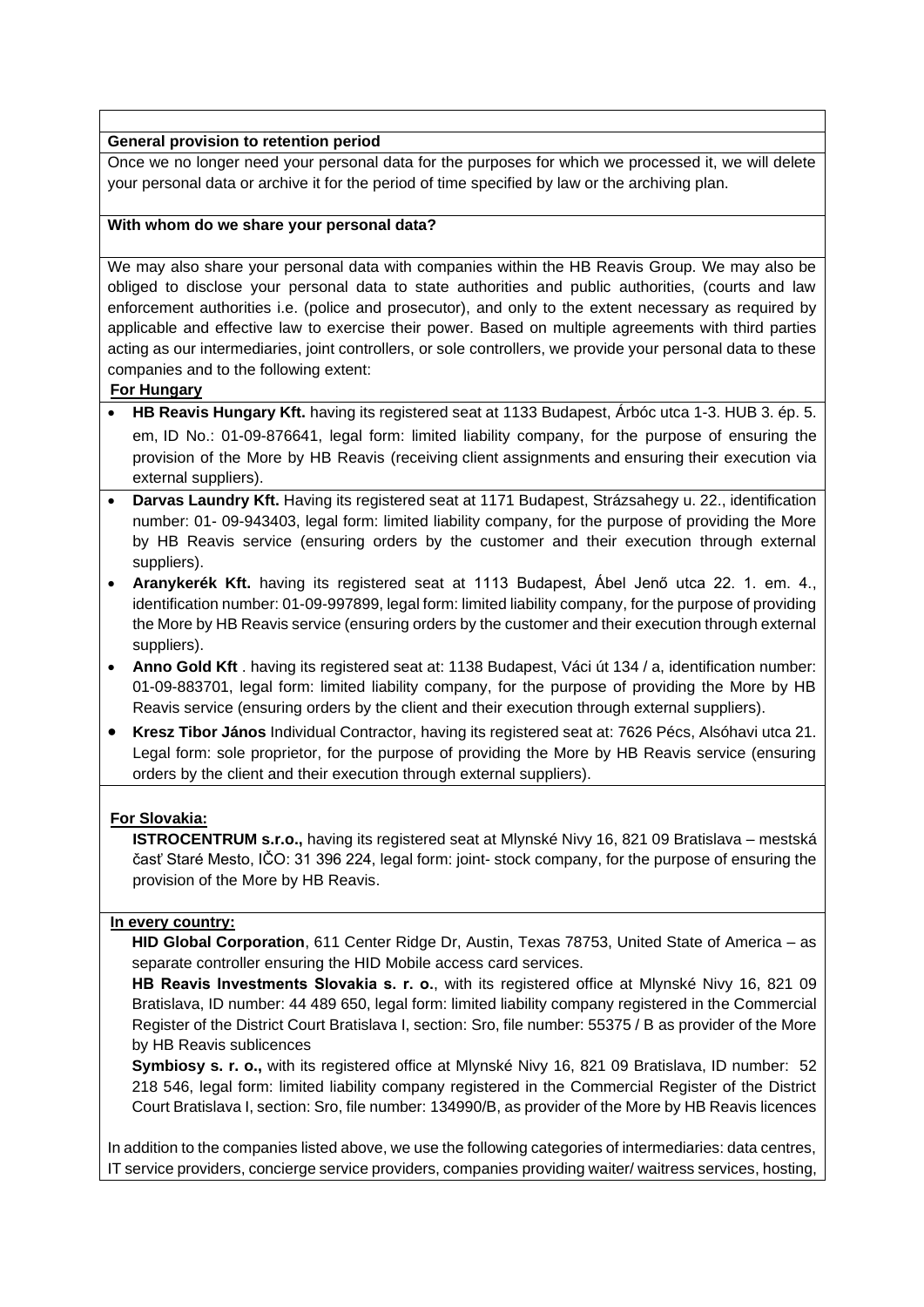marketing tools, analysis, tracking tools, events, surveys, business operations / management tools, task management and communication tools.

At the same time, in connection with services provided/facilitated through More by HB Reavis, personal data may be disclosed to entities that supply or are involved in supplying you with the goods or services ordered, to the extent necessary to achieve the purpose(s) defined above.

We use analytical and marketing tools (e.g. Google Analytics, Facebook Pixel, LinkedIn Pixel, Hotjar, Luigi´s Box, HubSpot) that collect third-party cookies. The information about your use of websites (including your IP address) generated by the cookies will be transmitted to and stored by the abovementioned companies also on servers in the United States. We will use this information for the purpose of evaluating your use of the website, compiling reports on website activity for website operators and providing other services relating to website activity and internet usage. These companies will not associate your IP address with any other data held by them. You may refuse the use of cookies by selecting the appropriate settings on your browser. However, please note that if you do this you may not have full functionality of this website. By using our websites, you acknowledge that the above – mentioned companies may process data in the manner and for the purposes set out above.

## **From whom do we get the personal data?**

We get personal data from you.

## **Do we use automated individual decision-making?**

Some functionalities of the Workplace Insights and My Office Life process data in a way that is consistent with profiling (analysis of data, not predicting Data Subjects behaviour) under the Regulation; this is to be able to deliver functionalities such as find ideal space and temperature voting. Without such processing, the Controller would not be able to deliver the full functionality to the Data Subject and not able to help provide Data Subjects with tools and insights to possibly take better advantage of the workspace. The information within the functionality is delivered exclusively to the Data Subject and the Controller has adopted solutions to properly secure the Data Subjects data in line with market standards. Therefore, we do not perceive this processing itself to pose any significant effects on the Data Subject as it is not shared with the Data Subjects employer or independent third parties.

#### **Do we transfer your personal data to third countries?**

Your personal data are processed within the territory of the European Union or UK. Your personal data can be processed by a country outside of European Union if this third country has been confirmed by the European Commission as a country with adequate level of data protection or if other appropriate data protection safeguards exist (for example, binding corporate privacy rules or EU standard data protection clauses).

#### **What are your rights?**

Your rights as a data subject are stated below. Please note that the exact conditions to exercise these rights are set out in detail in Chapter III of GDPR or UK GDPR, while in a particular circumstance not all rights may be exercised. You have following rights:

- Access to personal data we process about you
- Rectification of incorrect or inaccurate personal data and add incomplete personal data
- Restriction, i.e., blocking of processing of your personal data